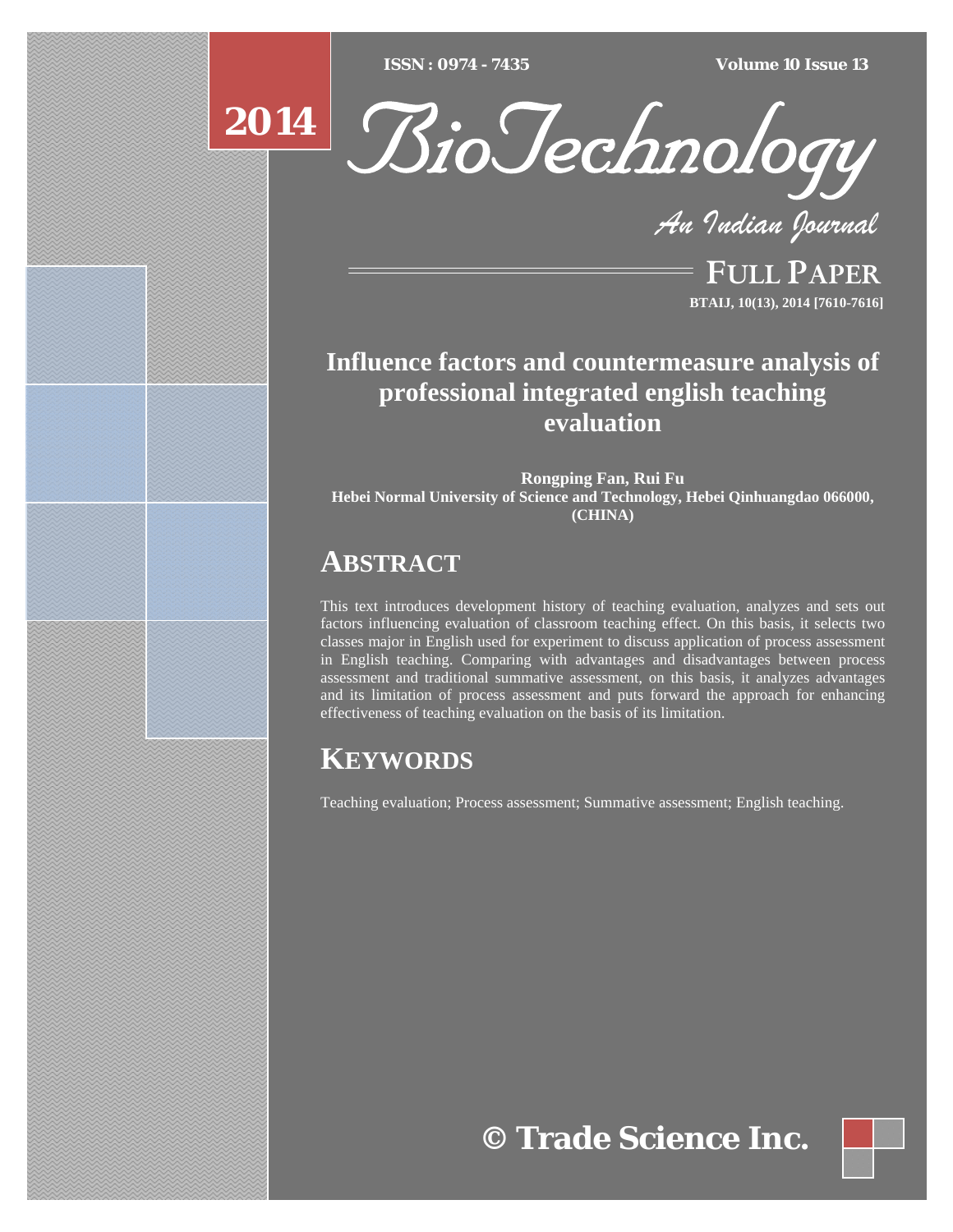### **INTRODUCTION**

 Teaching evaluation has already existed, since teaching appears. Teaching evaluation makes value judgment for teaching and learning on the basis of teaching objectives and uses scientific and feasible method in judgment with the purpose of promoting students' development. Teaching evaluation from different areas in different period has different developments and experience processes.

 There teaching evaluation has experienced lengthy development process in China. In our country, the earliest treatise discussing education and teaching problems is *Note of Learning* which was not only the earliest in China, but also the earliest treatise in the world. Specific system of examining and assessment during the Western Zhou Dynasty was recorded in *Note of Learning*, and that listed explicit education and evaluation system and it indicated earliest teaching evaluation thought. Until Han Dynasty, major method for selecting government officials at that time was recommendatory system which established recommending system, the base of imperial examination system later. But this kind of recommendatory system had explicit subject and method of examination and it was hard to implement in last years of the Han Dynasty, because of confused fighting between the warlords at that time, and young generations of each big families spread all over the Imperial College in feudal China. Recommendatory system had been very hard to reach the real purpose of recommending talents. As continuing, Nine-grade controller system entered into historical stage in another manifesting form of recommendatory system, which was the one of three official selecting systems in Chinese feudal history and had very important function in ancient China.

 As the continuation of Nine-grade controller system, imperial examination system during Sui and Tang dynasties had opened new stage of official selecting for one thousand years. It was the longest system implementing in our country history and this system selected talents by examination, beyond inheriting and from the civil area. This kind of official selecting system broadened selecting range. Because it provided opportunity for talents under layer to have a meteoric rise, it also enhanced people's desire for knowledge. That was what was called "No business is nobler than study", and it also reflected atmosphere of study at that time. Main manifesting pattern of imperial examination system was examination. To date, this form still has had deep-rooted influences in Chinese people's thought. As being the traditional evaluation method, which uses examination to singly evaluate, it has had big disadvantages at present and has had fallen behind demand of era development. Through traditional written examination, it makes teaching evaluation difficult to make comprehensive survey for students' study. Now, developmental teaching evaluation changing from traditional teaching evaluation is better to promote student's development, and evaluation participated by many subjects is helpful to improve teaching quality. At present, method of process assessment has appeared in teaching evaluation and this kind of evaluation not just focuses on teaching process, and it pays more attention to collecting information during the process of teaching and development of students' learning ability in this process and analyzes and judges the above information. It affirms getting scores, and meanwhile discovers problems and deficiency existing in the teaching process. In addition, it helps teachers to improve teaching method gradually so as to promote teaching quality. The KANO two-dimensional quality classification is shown as Figure 1.

| lacking<br>having | like | maybe | have no feelings | be acceptable | dislike |
|-------------------|------|-------|------------------|---------------|---------|
| like              |      | A     | A                |               |         |
| maybe             | R    |       |                  |               | M       |
| have no feelings  | R    |       |                  |               | M       |
| be acceptable     | R    |       |                  |               | M       |
| dislike           | R    |       |                  |               |         |

**TABLE 1 : KANO two-dimensional quality classification**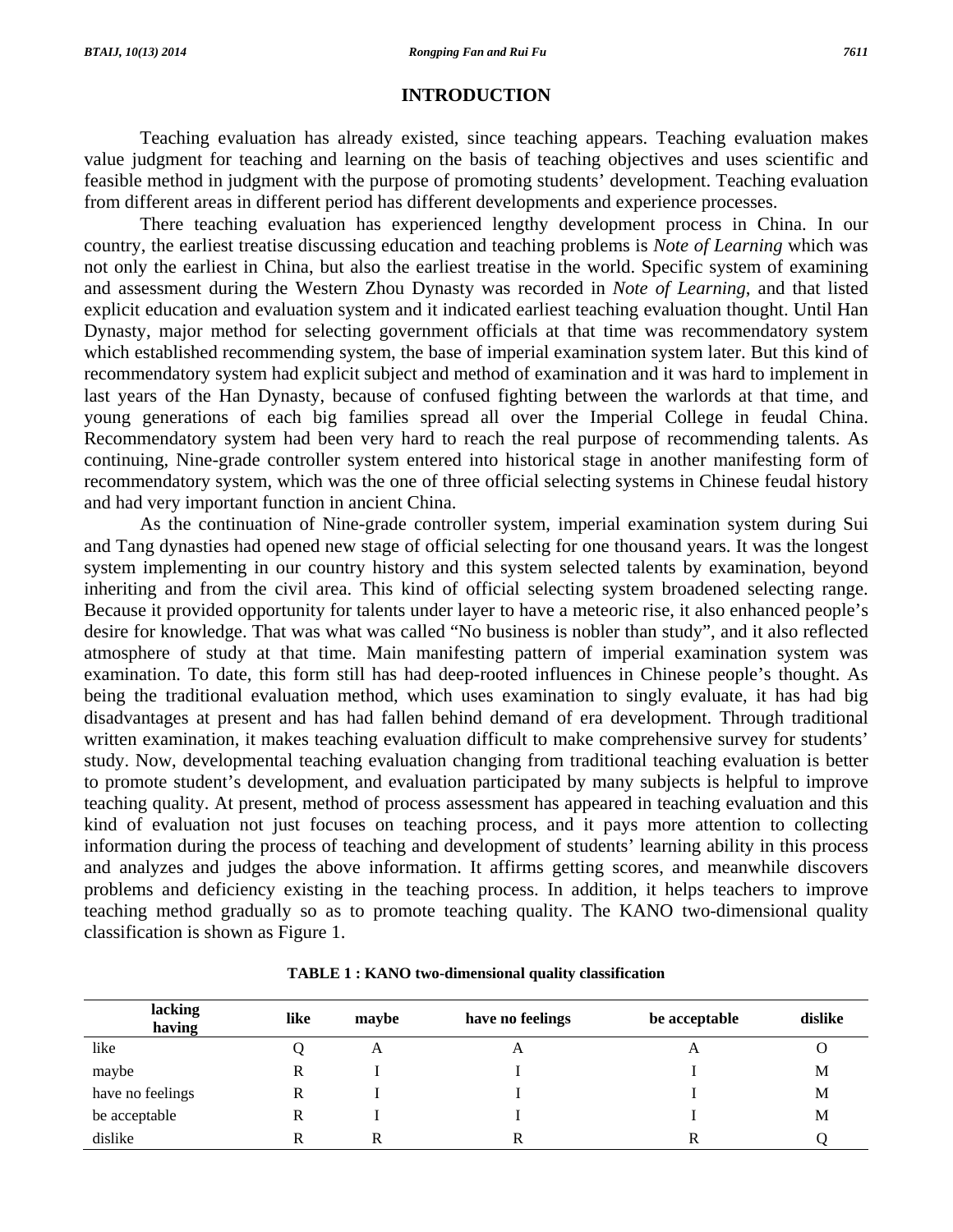As the comprehensive promotion of quality education, research of teaching evaluation also becomes more necessary. This text starts from English teaching to researching and discussing about classroom evaluation and hopes that through looking for factors influencing issue teaching effect evaluation and analyzing advantages and its limitations of process assessment, it finds out approach for enhancing teaching evaluation effectiveness and realizes promotion of students' comprehensive quality and finally improves students' competitiveness at root.

## **Analyzing factors influencing classroom teaching effect evaluation**

 When implementing classroom effect evaluation, we generally operate from three aspects of promotion of teaching effect, construction of market competitiveness and establishment of teaching brand. Seeing from investigating situation of above contents, we can conclude that factors influencing classroom teaching evaluation are following aspects:

 As first, teachers pay attention to combination of one's own strength and the capacity for scientific research in today's colleges and universities, not being asked to graduate from specialized normal colleges and schools and not receiving comprehensive and systematic classroom teaching training. Although teachers use preparing lessons before class and systematic teaching when teaching class, by homework, exercise on the spot and other means to track teaching after class, these are researched and concluded by teachers themselves. In addition, it is not finished in one morning or evening and it needs a mass of experience and practice, so it directly influenced effect of teaching. Secondly, evaluation of classroom evaluation is not just confirmed by score of examination, but it makes comprehensively assessment from many aspects of specialist, peer and students. There, both specialist and peer assess through fragments of teaching process. That has a big uncertainty and is easy to form one-sided assessment of classroom teaching. Thirdly, due to particularity of English teaching in colleges and universities and different difficulties from courses in other majors, this difference of difficulty can directly influence classroom effect and some other factors should be considered into teaching evaluation. Such as how many courses are assumed by a teacher and how many people a teacher teaches, so teaching evaluation getting from arithmetic mean in this part of student evaluation can influence evaluation result as well. Teaching evaluation through traditional written examination has been difficult to make overall survey for students' study. At this time, developmental teaching evaluation changing from traditional teaching evaluation can promote students' development better and assessment participated by many subject is helpful to improve teaching quality. Fourthly, when making teaching classroom evaluation, valuators have no unified standard and depend on their own understanding of evaluation index in the process of evaluation. However, different valuators have different understanding for evaluation index and that causes deviation in evaluation. In addition, there is no effective communication between valuators and the evaluated in assessment. Valuators normally don't tell the evaluated problems existing in classroom teaching and the evaluated can't express their opinions on this problem. In this process, it may cause deviation for evaluation of classroom teaching effect. At last, seeing at present, main usage of classroom effect evaluation is rewards and punishments. General procedure is organizing staff to make classroom teaching evaluation. After result appearing, stand or fall of result will be listed in the form of ranking. But the evaluated still don't know that why it is this result and what problems happen in the evaluation, let alone problems whether to improve or not. Therefore, imperfectness of feedback mechanism is an important factor influencing classroom teaching evaluation as well. The natural Groupings and analysis result of teaching quality is shown as TABLE 2.

## **APPLICATION OF PROCESS ASSESSMENT IN ENGLISH TEACHING**

## **Selection of research object**

 Students of two sophomore classes from English major in a certain school are selected for the research object of this text, and their English achievements indicate no obvious difference when they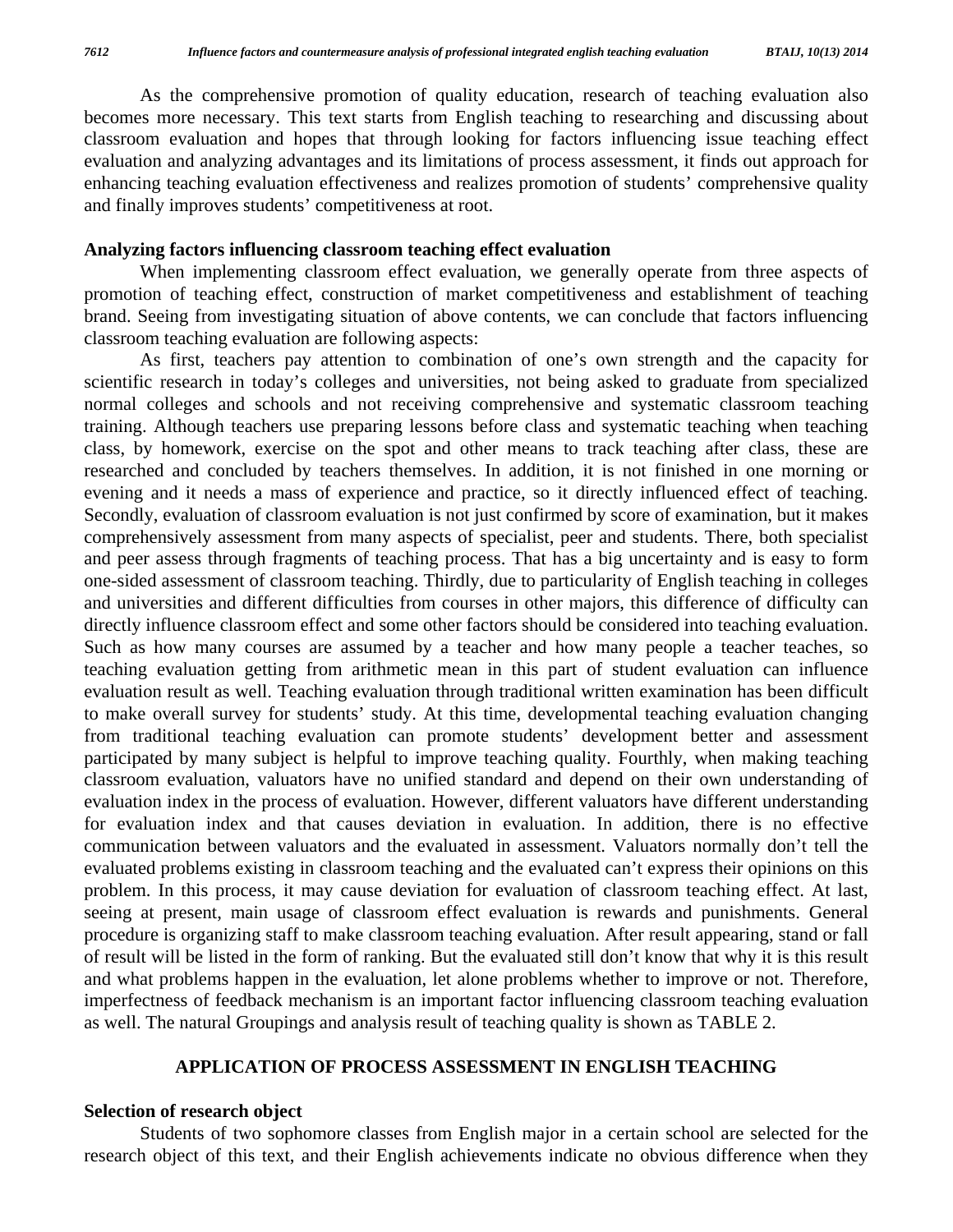enter the school. In addition, seeing from learning effect of one academic year, overall base of these two classes is weak and they have no interest for study with worse autonomy in learning. Although they get good scores in examination, they have common problem of English study from nationwide students, that is oral and listening score can not match written score. This text adds process assessment for assessing English classroom effect of Class 1, and Class 2 only makes summative assessment. In process assessment is included listening test, written examination and writing score, and meanwhile it also contains students' autonomous evaluation and tracking evaluation from teachers for students. Two classes are taught by the same teacher and teaching material and class hour are all the same to ensure fairness of classroom teaching evaluation result.

| elements       | subject                                                                                                  | $\mathbf A$ | $\mathbf 0$ | M    | $\mathbf I$ | $\mathbf R$      | $\mathbf Q$  | classification   |
|----------------|----------------------------------------------------------------------------------------------------------|-------------|-------------|------|-------------|------------------|--------------|------------------|
|                | 1 site environment for having class                                                                      | 20.4        | 51.8        | 19.6 | 7.1         | 0.3              | 0.8          | $\Omega$         |
|                | 2 site space for having class                                                                            | 19.6        | 50.8        | 20.2 | 8.2         | 0.3              | 1.0          | $\boldsymbol{0}$ |
| tangibility    | 3 site maintenance condition for having class                                                            | 21.9        | 50.8        | 16.8 | 9.9         | 0.3              | 0.3          | $\boldsymbol{0}$ |
|                | 4 quantity and quality of equipment used in PE<br>class                                                  | 18.4        | 45.2        | 24.2 | 11.7        | 0.5              | $\mathbf{0}$ | $\boldsymbol{0}$ |
| reliability    | 5 teachers will introduce course outline and<br>discuss with students in the beginning of<br>semester    | 29.6        | 15.6        | 40.1 | 12.5        | 1.5              | 0.8          | M                |
|                | 6 teachers will apply different teaching methods<br>to help students to study                            | 54.1        | 18.9        | 7.4  | 18.4        | 0.5              | 0.8          | A                |
|                | 7 teachers will demonstrate correct sport skills to<br>help student to study                             | 10.9        | 30.5        | 54.4 | 13.4        | 0.3              | 0.5          | $\mathbf M$      |
|                | 8 teachers will discuss with students about<br>relevant sport technique and PE professional<br>knowledge | 17.8        | 21.9        | 37.5 | 22.0        | 0.3              | 0.5          | M                |
|                | 9 teachers will assist with sport equipments to<br>help teaching                                         | 16.2        | 17.1        | 46.1 | 19.8        | 0.3              | 0.5          | M                |
|                | 10 teachers will do sports with students to<br>promote learning enthusiasm                               | 55.5        | 16.9        | 4.9  | 22.3        | $\boldsymbol{0}$ | 0.5          | A                |
| responsiveness | 11 teachers will notice students' stamina to<br>adjust their teaching method and content at once         | 26.9        | 43.5        | 13.8 | 15.1        | 0.5              | 0.3          | $\mathbf{O}$     |
|                | 12 school will set up diversified PE courses to<br>conform to students' demands                          | 19.1        | 21.7        | 40.5 | 18.2        | $\boldsymbol{0}$ | 0.5          | M                |
|                | 13 when students have sport skill mistakes,<br>teachers will guide and correct them at once              | 15.0        | 19.0        | 46.3 | 18.4        | 0.3              | 1.0          | M                |
|                | 14 teachers can dispose and solve students'<br>questions and suggestions in time                         | 22.7        | 44.1        | 12.1 | 15.9        | $\boldsymbol{0}$ | 0.3          | $\mathbf{O}$     |
| assurance      | 15 teachers will make individual guidance to<br>improve study effect                                     | 49.2        | 17.6        | 6.4  | 25.8        | 0.8              | 0.3          | A                |
|                | 16 teachers arrange teaching match for students<br>to experience match situation                         | 40.6        | 19.6        | 5.1  | 31.6        | 2.0              | 1.0          | A                |
|                | 17 teachers will lead students to do warm-up<br>exercise before class                                    | 28.3        | 16.8        | 14.8 | 38.3        | 1.5              | 0.3          | M                |
|                | 18 teachers will emphasize sport safety cautions                                                         | 22.2        | 27.0        | 23.5 | 26.5        | 0.5              | 0.3          | Q                |
|                | 19 it is helpful to study and improve sport<br>technique after teachers' guidance                        | 43.4        | 28.9        | 8.8  | 18.1        | 0                | 0.8          | A                |
| empathy        | 20 teachers will build happy study atmosphere                                                            | 23.1        | 17.6        | 46.7 | 11.8        | 0.5              | 0.3          | $\mathbf M$      |
|                | 21 teachers will respect students' suggestion and<br>communicate with students                           | 21.8        | 56.4        | 12.1 | 9.2         | $\boldsymbol{0}$ | 0.5          | $\mathbf{O}$     |
|                | 22 teachers have appetency and it is very relax<br>to get along with them                                | 27.3        | 57.9        | 6.1  | 8.3         | $\boldsymbol{0}$ | 0.5          | $\mathbf{O}$     |
|                | 23 teachers will praise students who are<br>excellent on study                                           | 24.2        | 21.8        | 36.3 | 17.9        | $\boldsymbol{0}$ | $0.8\,$      | M                |

#### **TABLE 2 : Natural Groupings and analysis result of teaching quality**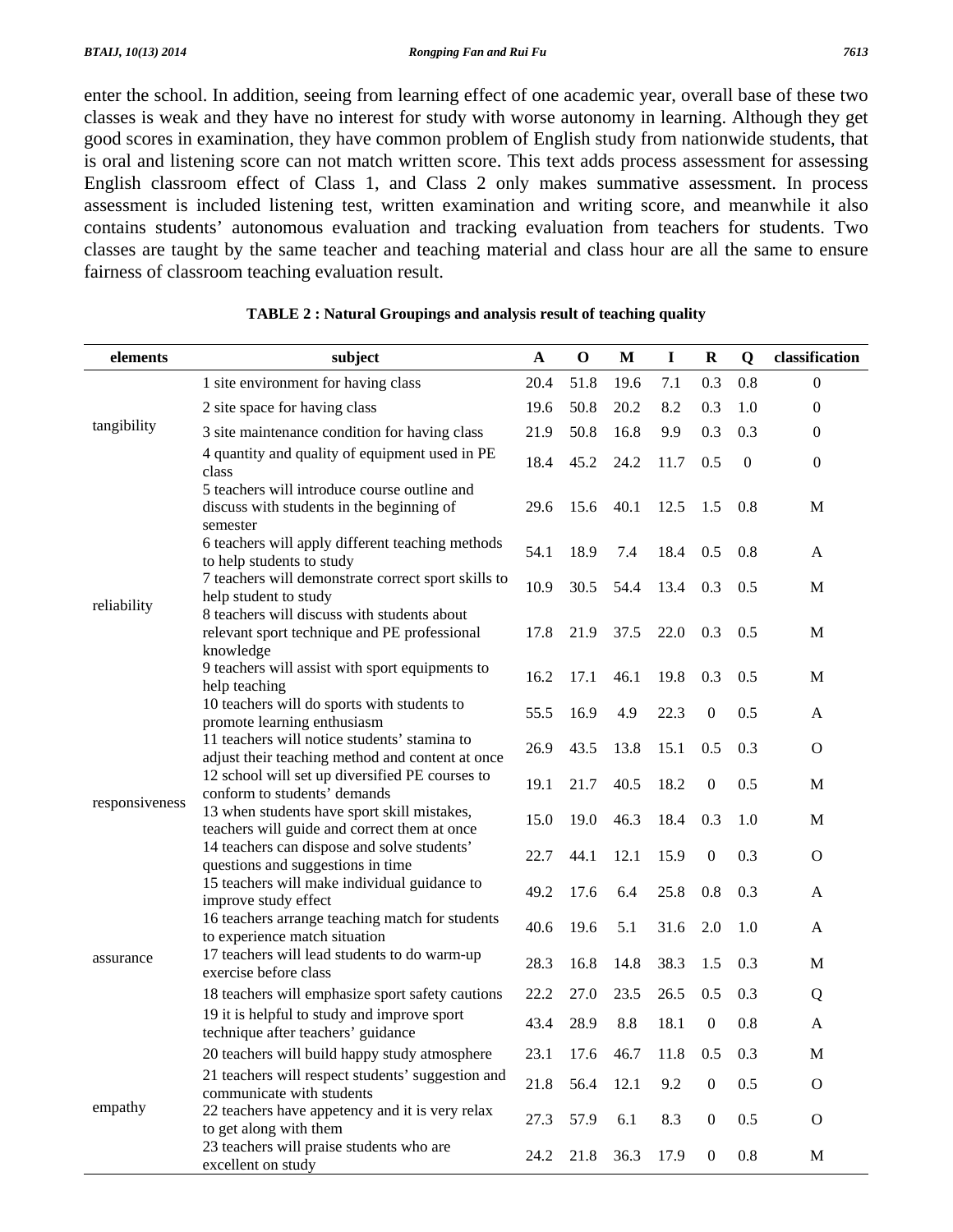# **Research result**

Researching the above research objects for one-year study, it adds content of process assessment in English classroom teaching evaluation of Class 1. As a result, through training, students' ability of listening, speaking, reading and writing have got promotion to a certain degree and after adding training content of process assessment, enjoyment of English teaching is increased so as to improve students' learning autonomy. Original fear mentality of English study develops into today's active learning. They dare to speak and write regardless of grammatical mistake. Self-confidence to open mouths and expressing their own thoughts has been built. On the opposite, for students in Class 2 carrying out obsolete summative assessment, their listen and oral abilities still keeps original state without obvious enhancement and their writing still keeps original cautious and behindhand status, but students' level in written examination is basically the same. As far as comprehensive quality is concerned, promotion of English level in Class2 is unobvious than Class 1. The improving index of teaching quality attribute (part) is shown as TABLE 3.

| subject                                                                                            | increase satisfaction<br>coefficient | index<br>ranking | decrease dissatisfaction<br>coefficient |
|----------------------------------------------------------------------------------------------------|--------------------------------------|------------------|-----------------------------------------|
| 1 site environment for having class                                                                | 0.73                                 |                  | 0.72                                    |
| 2 site space for having class                                                                      | 0.71                                 |                  | 0.72                                    |
| 4 quantity and quality of equipment used in PE class                                               | 0.67                                 |                  | 0.71                                    |
| 6 teachers will introduce course outline and discuss<br>with students in the beginning of semester | 0.46                                 | 22               | 0.57                                    |
| 9 teachers will assist with sport equipments to help<br>teaching                                   | 0.64                                 |                  | 0.23                                    |
| 14 teachers will bring students' opinions into course<br>content                                   | 0.73                                 |                  | 0.22                                    |
| 15 teachers will implement individual guidance to<br>improve study effect                          | 0.67                                 |                  | 0.24                                    |
| 17 teachers will lead students to do warm-up exercise<br>before doing sport                        | 0.46                                 | 23               | 0.32                                    |
| 18 teachers will emphasize sport safety cautions                                                   | 0.50                                 | 21               | 0.51                                    |
| 20 teachers will build happy study atmosphere                                                      | 0.85                                 | 2                | 0.45                                    |
| 21 teachers will respect students' suggestion and<br>communicate with students                     | 0.81                                 | 3                | 0.59                                    |
| 22 teachers have appetency and it is very relax to get<br>along with them                          | 0.86                                 | 1                | 0.64                                    |

### **TABLE 3 : improving index of teaching quality attribute (part)**

## **ANALYSIS OF PROCESS ASSESSMENT RESULT**

## **Advantage analysis of process assessment**

 Through above experiment, we can conclude that process assessment has its irreplaceable advantage in English course. At first, we can see that English courses added process assessment pay more attention to students' comprehensive progress from comparison with evaluation results of two classes. It makes process assessment have more comprehensive theoretical construct comparing with summative assessment. This kind of evaluation method is not single and stiff for student measuring standard, through students' learning performance in different stages and different study part to comprehensively judge and it can promote students' diversified development and enhance students' learning motivation and activity. Its evaluation result is more convincing as well. Secondly, process assessment is not one-time assessment at the end of semester, and it is mode and method, which is integrated into usual process of teaching and learning to indicate problems and shortcomings existing in usual teaching and convenient for teachers to adjust teaching so as to correct problems appearing in the process of learning and finally reach the purpose of finishing fixed teaching objectives better. Thirdly, process assessment contains students' own evaluation. Traditional summative assessment only reflects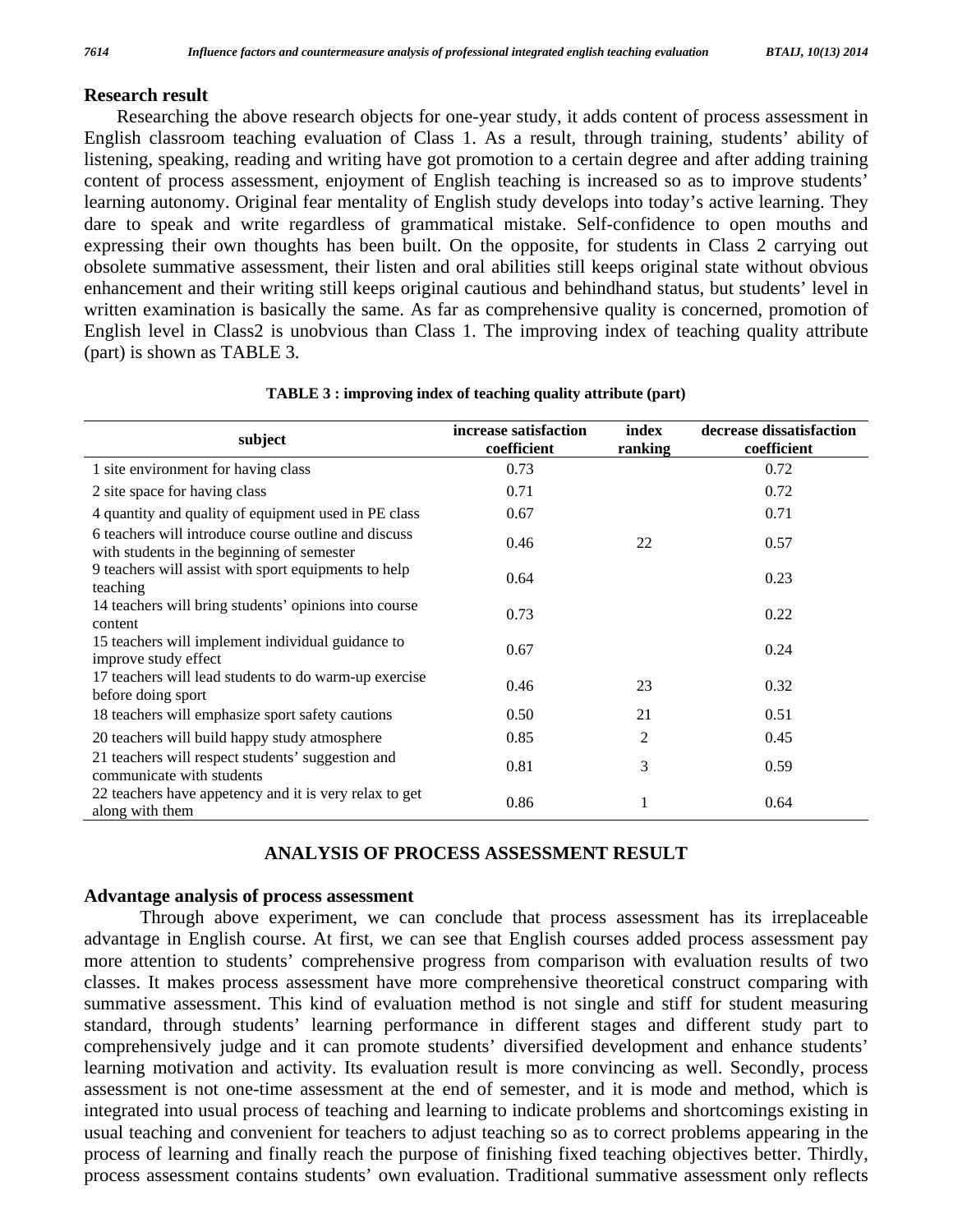students' learning effect from one aspect, but process assessment can make students get evaluation of their own learning from aspects of themselves, classmates and teachers. It is convenient for students and teachers getting comprehensive understanding about learning situation from each aspect of study and different angles, so implementation of process assessment makes evaluation result of teaching classroom more persuasion. At last, process assessment runs through teaching from beginning to end and it is effective combination of teaching and evaluation. This process of evaluation is also the process constantly improving problems existing in teaching. It is not only convenient for teachers improving teaching, but also beneficial to students to promote themselves to study.

## **Limitation of process assessment**

 Although process assessment has its irreplaceable advantages, it also has problems unable to neglect. Because process assessment runs through the process of teaching from beginning to the end, how to master strength of evaluation is a challenge. Since one purpose of process assessment is convenient for teachers to master students' learning situation in time and constantly adjust their teaching method to improve shortcomings through discovering problems. If we emphasize function of evaluation too much in the process of teaching, it will bring confusion for teacher's teaching; on the other aspect, evaluation should indicate students' learning changes, and then too strong evaluating strength may disturb students' learning focus. Therefore, how to master evaluating strength of process assessment becomes an important problem during implementing this kind of evaluation. In addition, in process assessment, how to indicate justice and fairness of evaluation becomes a notable problem. In English teaching, we discover a problem that although we implement process assessment in Class 1, difference of each student's English level is too big and each student's individual learning method and degree of understanding are different with different degree of progress. That causes disputes whether process assessment is fair. Such contradiction just embodies in one class of English teaching. If we generalize this kind of evaluation method into more student individuals, as the increase of student quality participating in evaluation, whether it can let all students accept this method of process assessment will await to be discussed.

 For example: it is assumed that six evaluation experts make assessment for PE teaching quality in a certain college in Guangxi. TABLE 1 is the assessment result of teaching quality in this college

from some expert in evaluation group, and according to formula  $N = \sum a_i b_i$  we can get this expert's

score result: N=0.0217X80+0.0037X70+0.0089X80=81.495.

## **APPROACHES FOR ENHANCING TEACHING EVALUATION EFFECTIVENESS**

 Preceding part of the text analyzes advantages and its limitation of process assessment in English classroom teaching. Faced with its limitation, we explore constantly and research following kinds of approaches to enhance effectiveness of process assessment in teaching evaluation.

 At first, although process assessment has its irreplaceable advantages, we cannot excessively overstate its advantages in the process of actual operation. We cannot think that process assessment is all-purpose and using process assessment into teaching process can solve all problems appearing in the process of teaching. In the process of practical teaching, teachers should look advantages and shortcomings of process assessment directly and rationally regard this kind of evaluating method.

 Giving play to subjective initiative in the process of teaching, teachers master strength of process assessment so as to maximize its advantages and minimize its limitation in teaching and give play to process assessment at the greatest extent.

 Secondly, as mentioned above, every student is individually different. Some students enhance their learning ability and level relatively rapidly in the process of process assessment, but a part of students have unobvious improvement of learning. This kind of obvious difference reflecting on study effect is normal. Faced with such situation, teachers cannot think it as problem of teaching and could